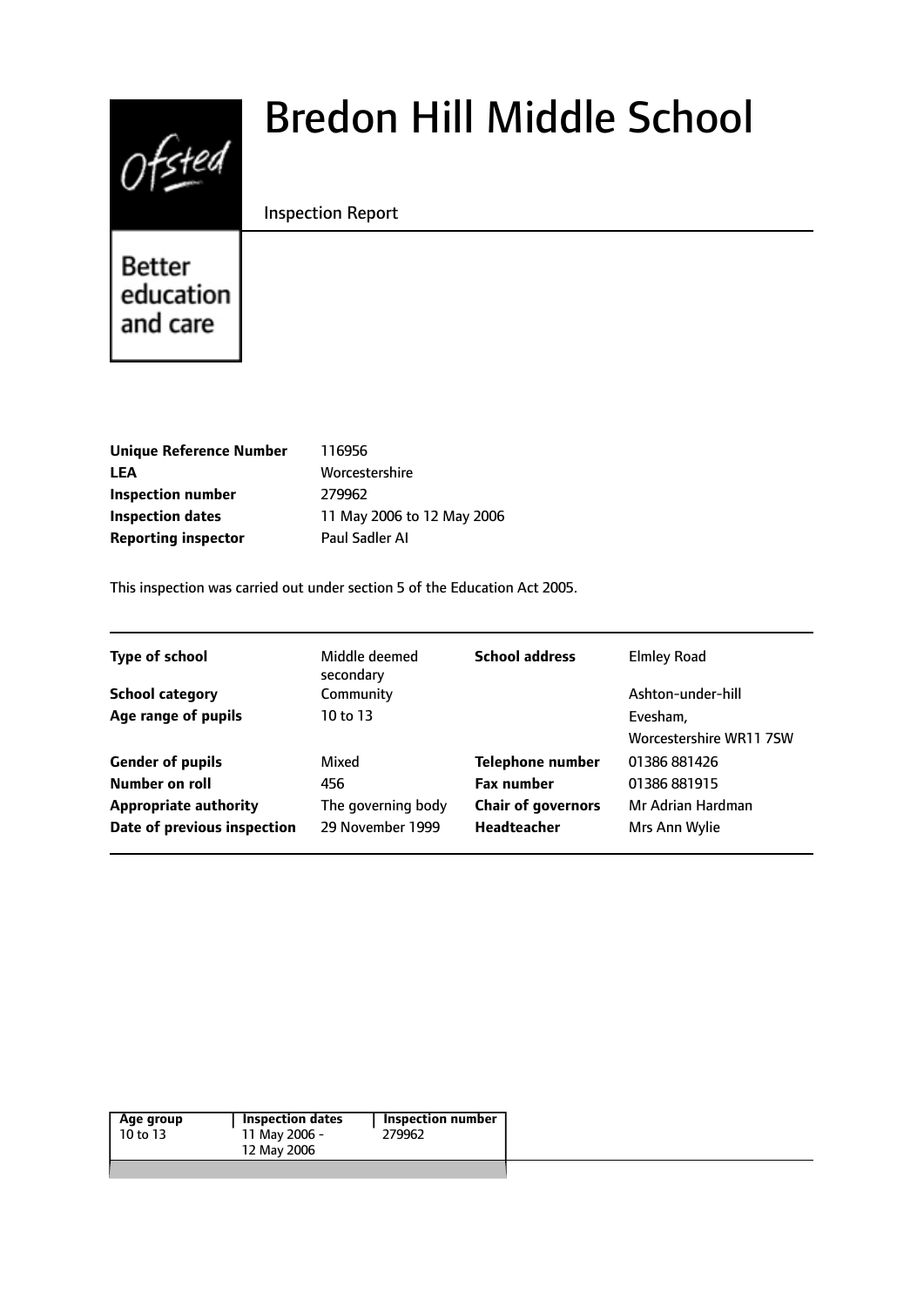© Crown copyright 2006

#### Website: www.ofsted.gov.uk

This document may be reproduced in whole or in part for non-commercial educational purposes, provided that the information quoted is reproduced without adaptation and the source and date of publication are stated.

Further copies of this report are obtainable from the school. Under the Education Act 2005, the school must provide a copy of this report free of charge to certain categories of people. A charge not exceeding the full cost of reproduction may be made for any other copies supplied.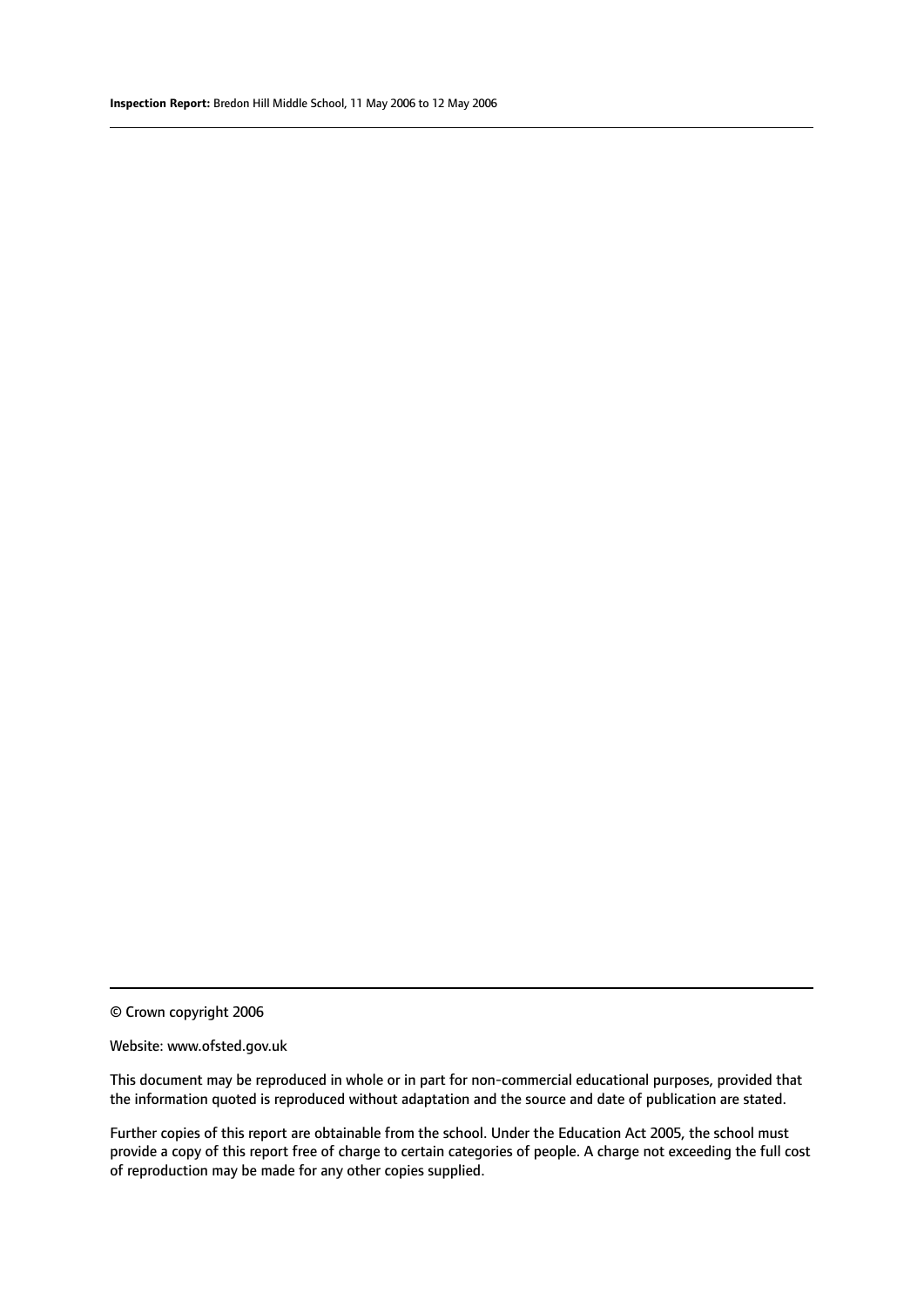# **Introduction**

The inspection was carried out by three Additional Inspectors.

# **Description of the school**

The school is situated in the small village of Ashton-under-Hill which is located about five miles south of Evesham. It serves a number of villages in the area and about four-fifths of the pupils travel to and from school by bus.

The area is generally one of economic advantage, although there are pockets of relative deprivation. The proportion of pupils receiving free school meals is well below average. The proportions with learning difficulties and with statements of special educational need are below average. There are very few pupils of minority ethnic heritage and none speak a language other than English at home.

## **Key for inspection grades**

| Grade 1 | Outstanding  |
|---------|--------------|
| Grade 2 | Good         |
| Grade 3 | Satisfactory |
| Grade 4 | Inadequate   |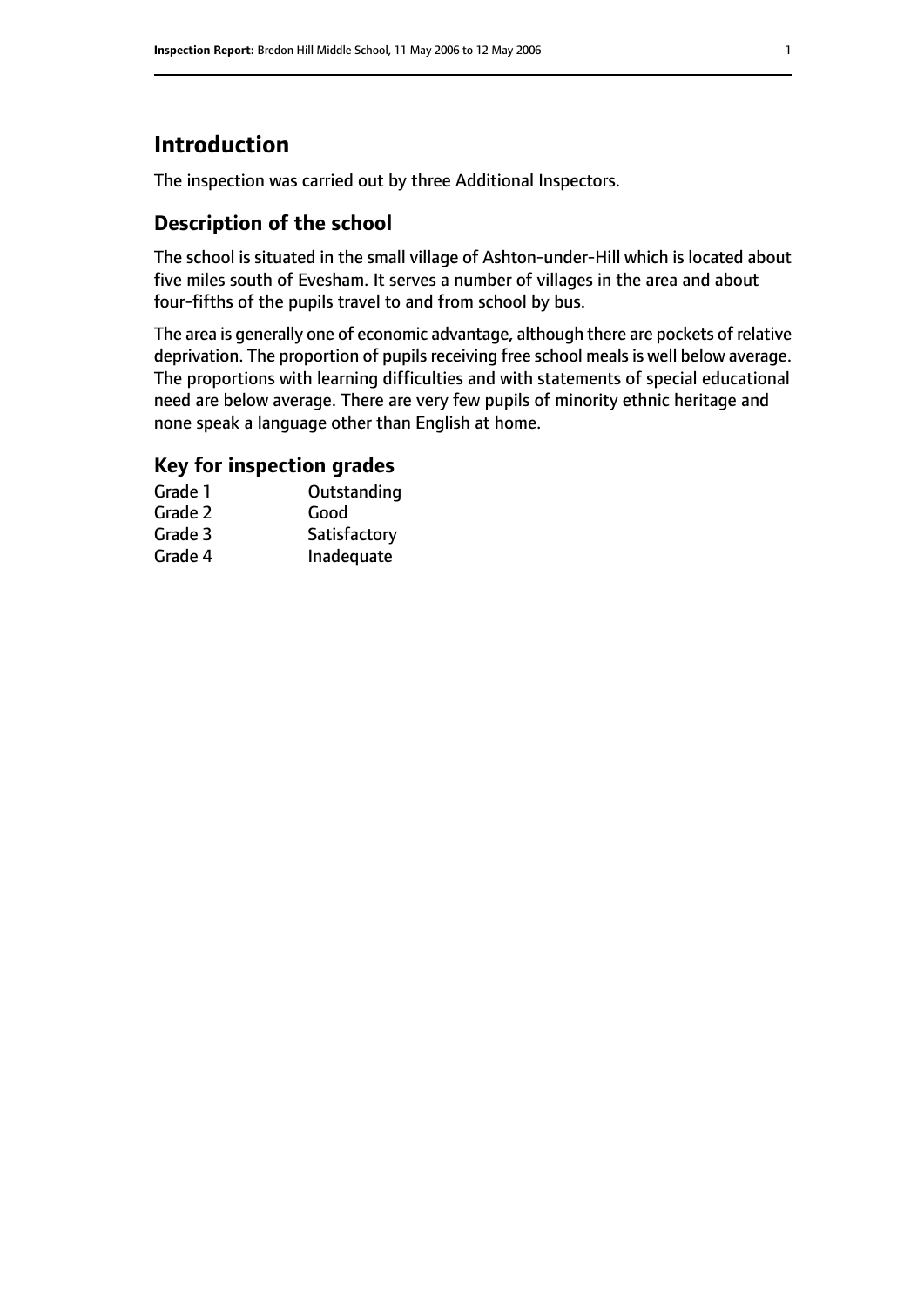# **Overall effectiveness of the school**

#### **Grade: 2**

This is a good school with some outstanding features, which gives good value for money. Pupils make good progress and achieve above average standards by the time they leave at the end of Year 8. Their personal development and well-being are excellent and lead to very good behaviour and attendance. Pupils are involved in making decisions, for instance through the school council. As an 11 year old said at the end of his first year in the school, 'that was the best school year I've ever had'. The curriculum is outstanding and features a wide range of international links and excellent opportunities to participate in sport. Teaching is good and pupils with learning difficulties are particularly well supported. The care, guidance and support pupils are given is outstanding; a particular feature is the extent to which pupils know about their progress when compared with national standards and what they need to do in order to improve their work.

Leadership and management are good and the school has made good improvements since the last inspection. Although many senior managers are currently in an acting capacity, they have the potential to continue to improve the school. They have an accurate view of the school's strengths and weaknesses, generally agreeing with inspectors' judgements but underestimating the quality of the curriculum and of pupils' personal development and well-being. Although the school has made good progress in gathering data in order to assess its strengths and weaknesses, this is not used to best effect in assessing pupils' overall progress.

#### **What the school should do to improve further**

• Develop ways of using data more effectively to measure the progress pupils have made when they leave at the end of Year 8.

# **Achievement and standards**

#### **Grade: 2**

Pupils make good progress and reach standards that are above average for their age. They enter the school with above average standards and at the end of Year 6 reach above average standards in English and science, and average standards in mathematics. In Years 7 and 8 good progress is made in all three subjects and by the end of Year 8, judged by internal tests, most pupils are working at or above the expected standards for those who are a year older. This is confirmed by test results received from the high school. In lessons, Year 7 pupils could identify gases emitted by chemical reactions and the heat changes involved. In English, Year 7 pupils are able to provide sophisticated interpretations of the messages intended by the director of a film without words. In Year 6 mathematics, pupils could find the equation of a straight line graph.

All pupils speak with maturity and confidence. This was clear in a number of subjects, for example in Year 8 drama where pupils could comment sensibly and in detail on the quality of each other's work. All pupils make equally good progress in relation to their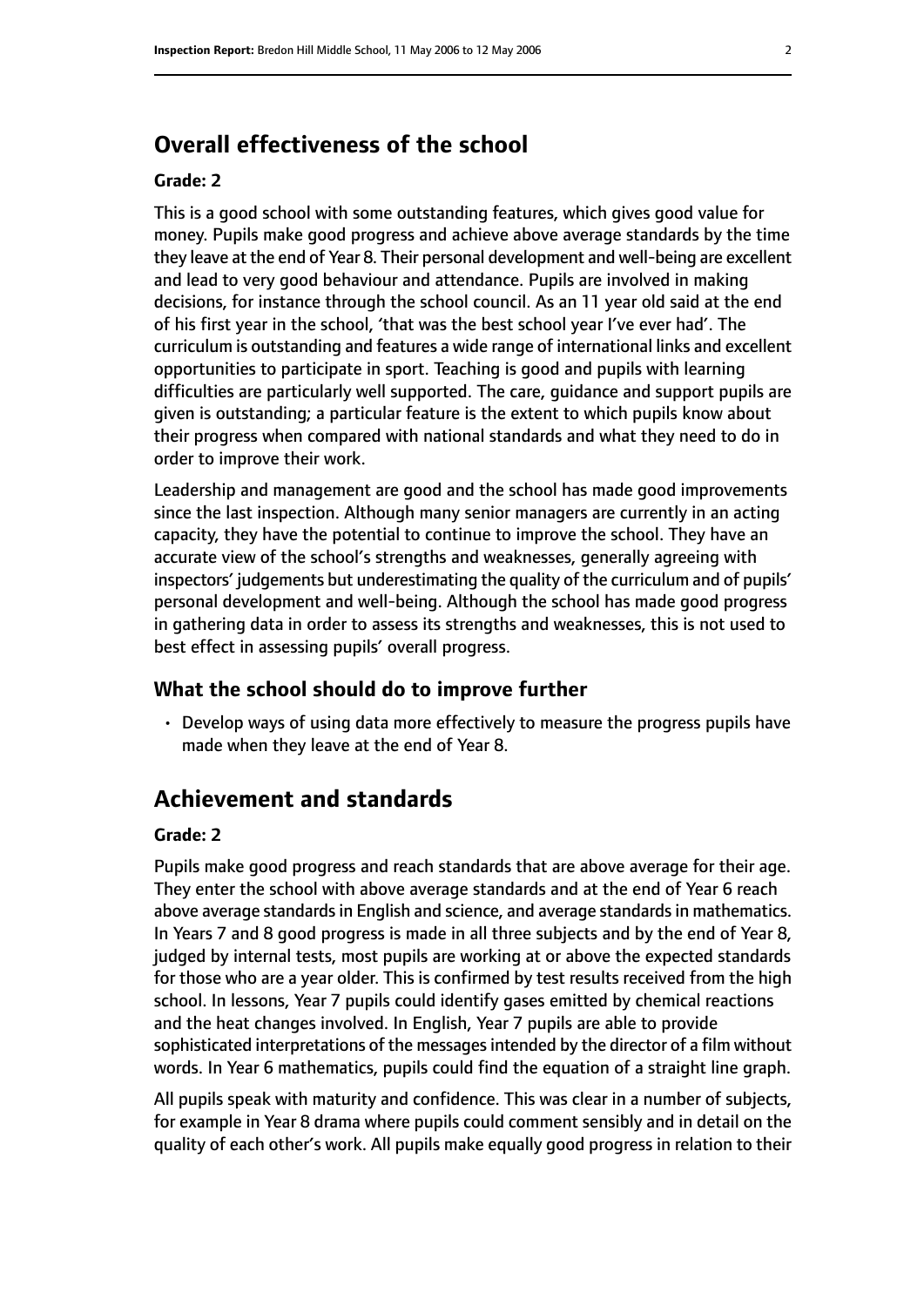abilities, for instance lower attaining Year 8 pupils can describe reasons for their interpretations of a character's personality in a novel.

Pupils are set challenging targets which they usually achieve. They are familiar with these and know what they need to do to achieve them.

#### **Personal development and well-being**

#### **Grade: 1**

Pupils' outstanding personal development and well-being is reflected in their enthusiastic enjoyment of school life and their exceptionally good rates of attendance. Their spiritual, moral, social and cultural development is excellent. Pupils develop a strong sense of community with large numbers undertaking posts of responsibilities of many kinds. These include prefects and elected members of the school council. Pupils speak well of the role of the school council. It has been involved with surveys on bullying and the subsequent rewriting of the anti-bullying policy. Close partnerships with schools in other parts of the world, including the Gambia, and other opportunities to study different cultures further enrich pupils' experiences. Overall, attitudes to learning and behaviour are excellent. Pupils get on extremely well with each other and with adults, with a real bond of mutual respect. Pupils' personal development is enormously enhanced by their very extensive participation in a very wide range of additional activities. These include large scale events such as 'Rock Ballet' as well as clubs, visits and 'clinics' to reinforce work in a number of subjects. Very large numbers take part in sporting activities which make very important contributions to their social development and personal fitness. Pupils feel safe and appreciated, and most are choosing to adopt healthy lifestyles. Pupils are acquiring skills for their future economic well-being because they take real responsibility for their own learning by working well in teams and groups.

# **Quality of provision**

## **Teaching and learning**

#### **Grade: 2**

Teaching and learning are good. Teachers plan lessons well and use a range of approaches to stimulate pupils to learn. Information and communication technology (ICT) is used well as a teaching resource. Teachers have high expectations of what pupils are capable of and use questioning very well. There are good relationships between teachers and pupils. Teaching assistants are used effectively, especially when supporting those with learning difficulties. When teaching is less good this is sometimes because insufficient time is given for the activity and pupils rush their work or leave it incomplete. Pupils have good learning skills. They collaborate well, help each other, and use techniques learned in a range of subjects.

Marking is generally used well to help pupilsimprove their work, for instance in English. In some subjects marking is less rigorous and is restricted to ticks and crosses, making it more difficult for pupils to know what to do next.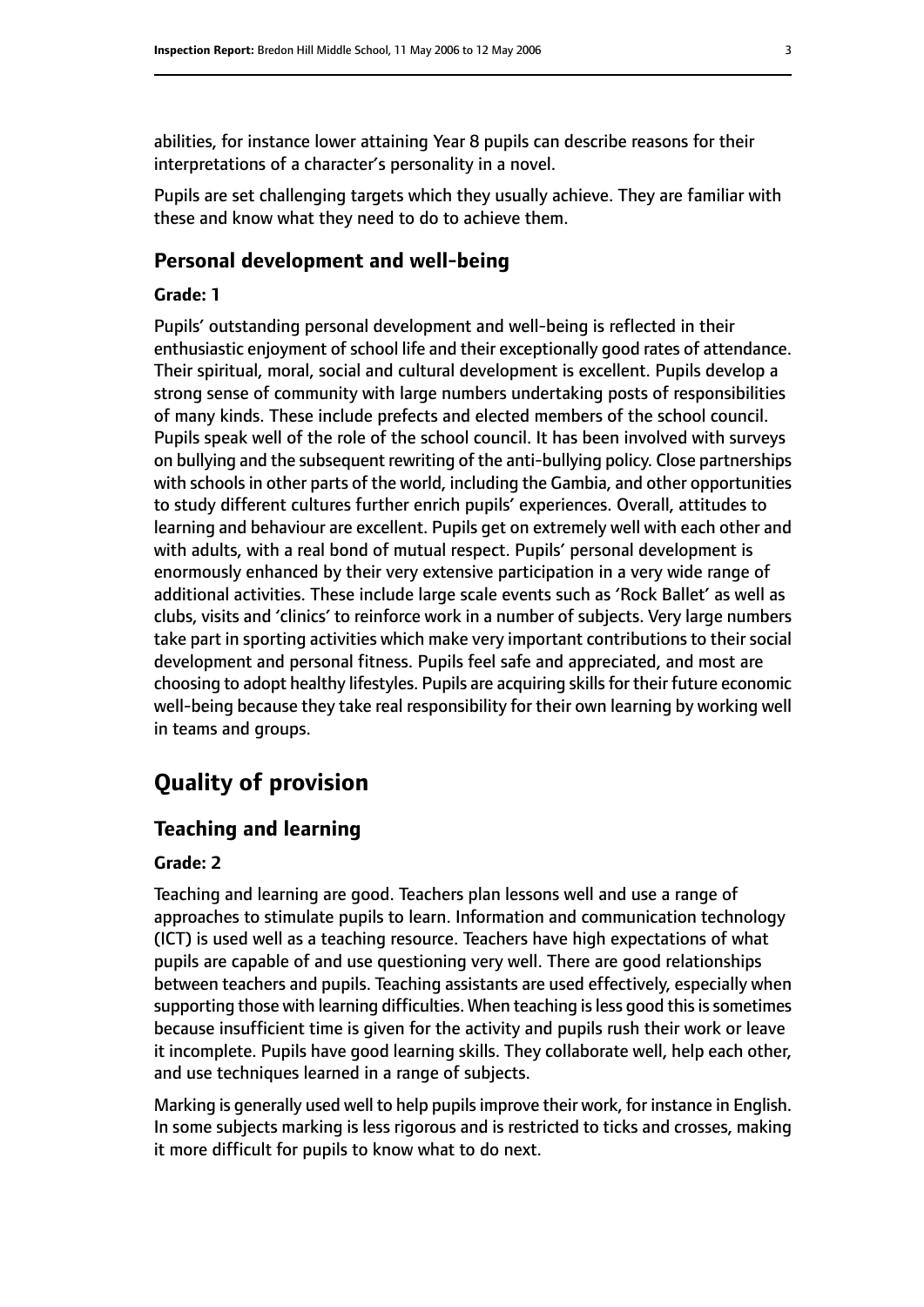## **Curriculum and other activities**

#### **Grade: 1**

The curriculum is outstanding. It meets statutory requirements, and the issues raised at the last inspection have been addressed fully. Good organisation ensures that the needs of all pupils are met. There is very good support for pupils with learning difficulties. The provision for literacy, numeracy and ICT is well planned.

Links between subjects are strong. For example a topic on producing an animated sequence in ICT was designed in art, the story written in English lessons, and planned to incorporate words in French.

There are highly effective partnerships with local first schools and the local high school, which promote very good continuity in a variety of subjects. Teachers from the high school provide Spanish and German lessons for Year 8 pupils. The school is rightly proud of its extensive international educational and charity links with a variety of countries which include Hungary, East Germany, Holland and Belarus.

The curriculum is enhanced by a wide range of extra-curricular activities provided across all subjects and which are very popular with pupils. Sporting opportunities are a particular strength.

#### **Care, guidance and support**

#### **Grade: 1**

The outstanding provision for pupils' care, guidance and support starts before pupils join the school with excellent processes to ensure a smooth transition from first schools. The pupil-friendly 'Guide to Bredon Hill Middle School' is a model of good practice. Pupils say that they feel confident to talk to a teacher or other adult if they need help. The role of teaching assistants is particularly effective in supporting pupils both in their lessons and for other difficulties they may encounter. Vulnerable children and families are very well supported through the school's exemplary involvement of outside agencies. Arrangements for the safety of pupils are nearly always very effective. These include the extremely well organised and supervised departure of pupils by bus. Child protection procedures are fully in place. Pupils believe that unacceptable incidents, including cases of bullying, are dealt with well. They also value the systems of rewards and sanctions, particularly their emphasis on incentives. Checks to ensure that pupils reach their full potential are extensive and effective and they know how to improve their work and how it compares with national standards. However, the role of the form tutor in tracking each pupil's overall progress is not yet as strong as other aspects of guidance and support.

## **Leadership and management**

## **Grade: 2**

Leadership and management are good. The school's ethos promotes high standards of work and behaviour, which are reflected in pupils' attitudes, and a sense of community reflected in its international status and the range of responsibilities given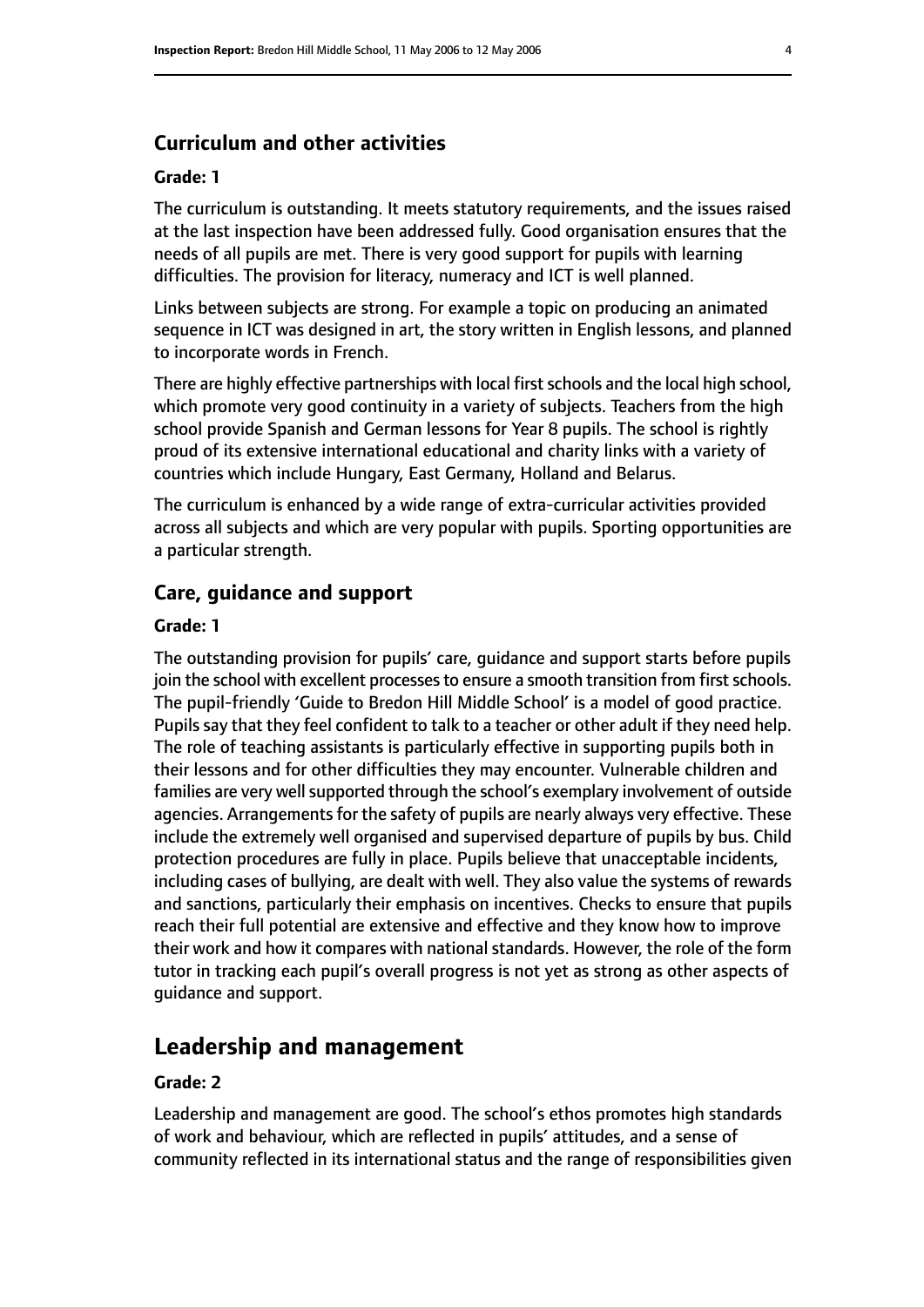to pupils. The school has an accurate view of its strengths and weaknesses, for instance in teaching and learning. Parents and pupils are consulted about the school's priorities, for instance through the school council, and this influences developments. An excellent newsletter gives regular updates on pupils' achievements. As a result, parents are generally very supportive, for example one said 'the staff have been brilliant in working with us to help our son'. The school's success in promoting internationalism is valued by many parents and pupils. The school has developed effective plans, for instance to implement the children's services agenda and the new structure for teachers' responsibilities.

Issues raised at the last inspection have been tackled well and improvement has been good. The use of data is satisfactory and improving but in some cases this data is not yet used as effectively as it might be, for instance to identify the overall progress that pupils make. At the time of the inspection most senior leaders held their posts in an acting capacity. Nevertheless, the capacity exists to promote further improvement. Governors are knowledgeable and effective; they support the school well.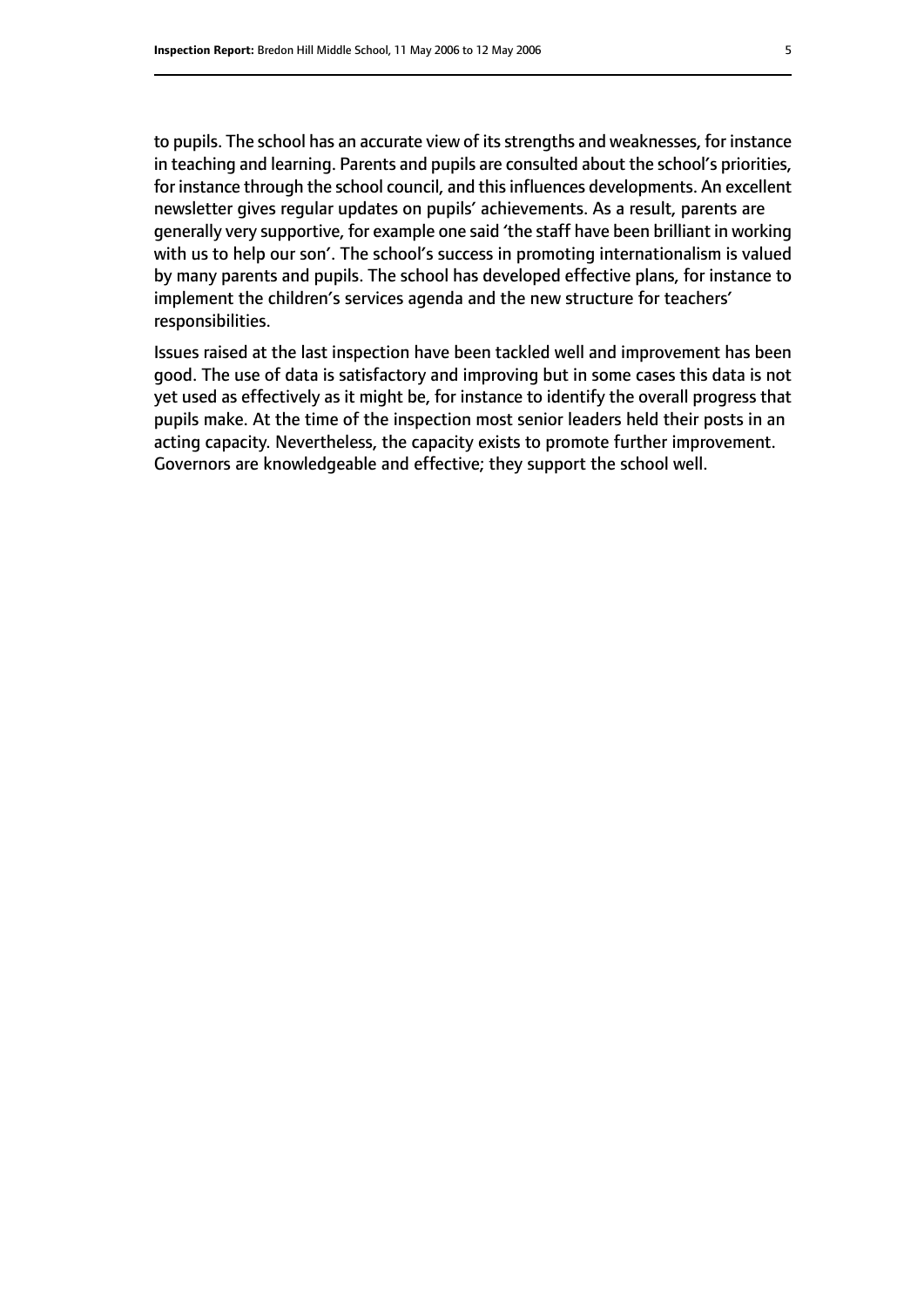**Any complaints about the inspection or the report should be made following the procedures set out inthe guidance 'Complaints about school inspection', whichis available from Ofsted's website: www.ofsted.gov.uk.**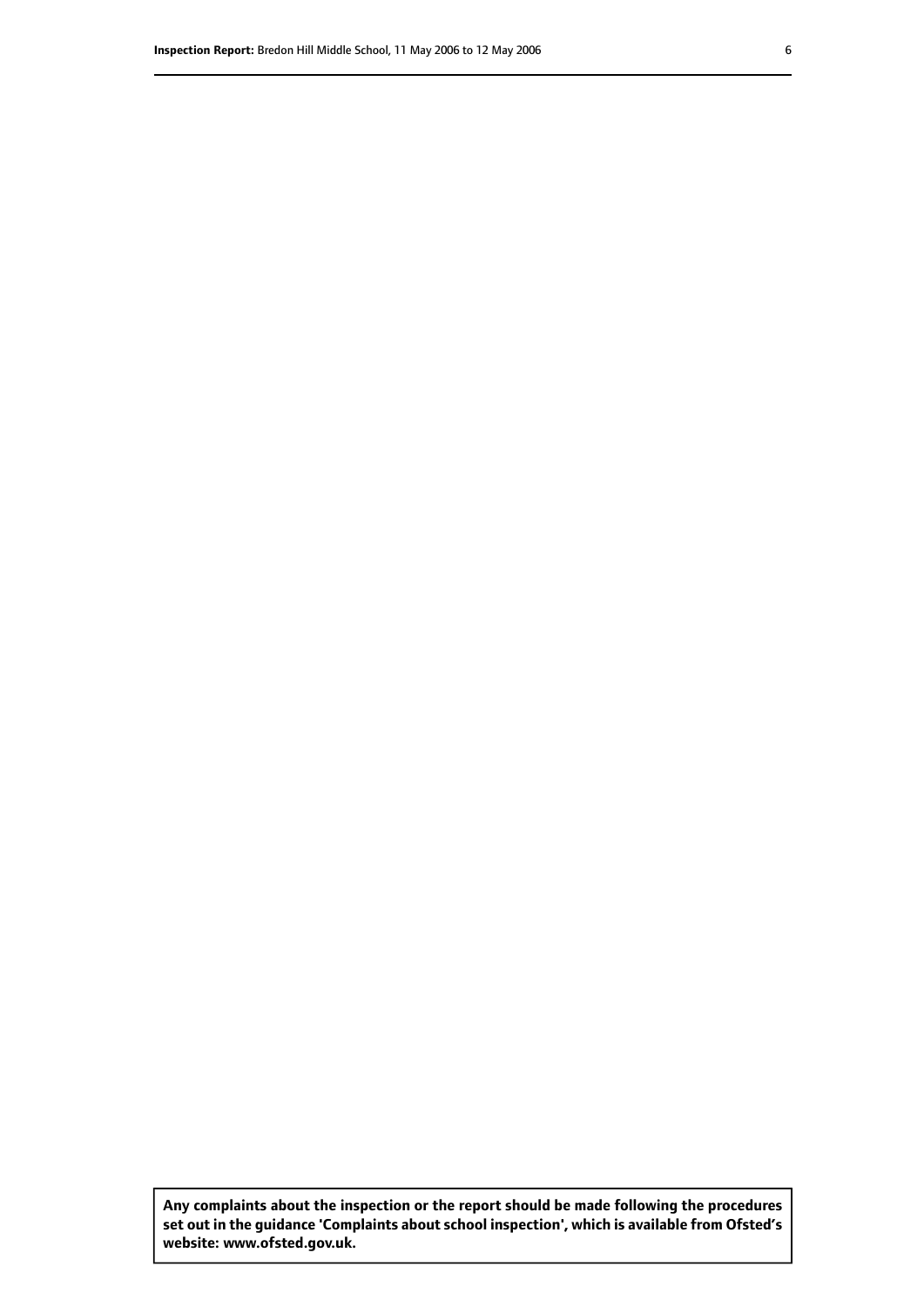# **Inspection judgements**

| Key to judgements: grade 1 is outstanding, grade 2 good, grade 3 | School         | $16-19$ |
|------------------------------------------------------------------|----------------|---------|
| satisfactory, and grade 4 inadequate                             | <b>Overall</b> |         |

#### **Overall effectiveness**

| How effective, efficient and inclusive is the provision of education,<br>integrated care and any extended services in meeting the needs of<br>learners? |     | <b>NA</b> |
|---------------------------------------------------------------------------------------------------------------------------------------------------------|-----|-----------|
| How well does the school work in partnership with others to promote<br>learners' well-being?                                                            |     | ΝA        |
| The quality and standards in foundation stage                                                                                                           | ΝA  | <b>NA</b> |
| The effectiveness of the school's self-evaluation                                                                                                       |     | ΝA        |
| The capacity to make any necessary improvements                                                                                                         | Yes | NА        |
| Effective steps have been taken to promote improvement since the last<br>inspection                                                                     | Yes | <b>NA</b> |

#### **Achievement and standards**

| How well do learners achieve?                                                                               | ΝA        |
|-------------------------------------------------------------------------------------------------------------|-----------|
| The standards <sup>1</sup> reached by learners                                                              | NА        |
| How well learners make progress, taking account of any significant variations<br>between groups of learners | <b>NA</b> |
| How well learners with learning difficulties and disabilities make progress                                 | <b>NA</b> |

## **Personal development and well-being**

| How good is the overall personal development and well-being of the<br>learners?                                  | ΝA        |
|------------------------------------------------------------------------------------------------------------------|-----------|
| The extent of learners' spiritual, moral, social and cultural development                                        | <b>NA</b> |
| The behaviour of learners                                                                                        | <b>NA</b> |
| The attendance of learners                                                                                       | <b>NA</b> |
| How well learners enjoy their education                                                                          | <b>NA</b> |
| The extent to which learners adopt safe practices                                                                | <b>NA</b> |
| The extent to which learners adopt healthy lifestyles                                                            | <b>NA</b> |
| The extent to which learners make a positive contribution to the community                                       | <b>NA</b> |
| How well learners develop workplace and other skills that will contribute to<br>their future economic well-being | <b>NA</b> |

## **The quality of provision**

| How effective are teaching and learning in meeting the full range of<br>the learners' needs?          | ΝA |
|-------------------------------------------------------------------------------------------------------|----|
| How well do the curriculum and other activities meet the range of<br>needs and interests of learners? | ΝA |
| How well are learners cared for, guided and supported?                                                | NА |

 $^1$  Grade 1 - Exceptionally and consistently high; Grade 2 - Generally above average with none significantly below average; Grade 3 - Broadly average; Grade 4 - Exceptionally low.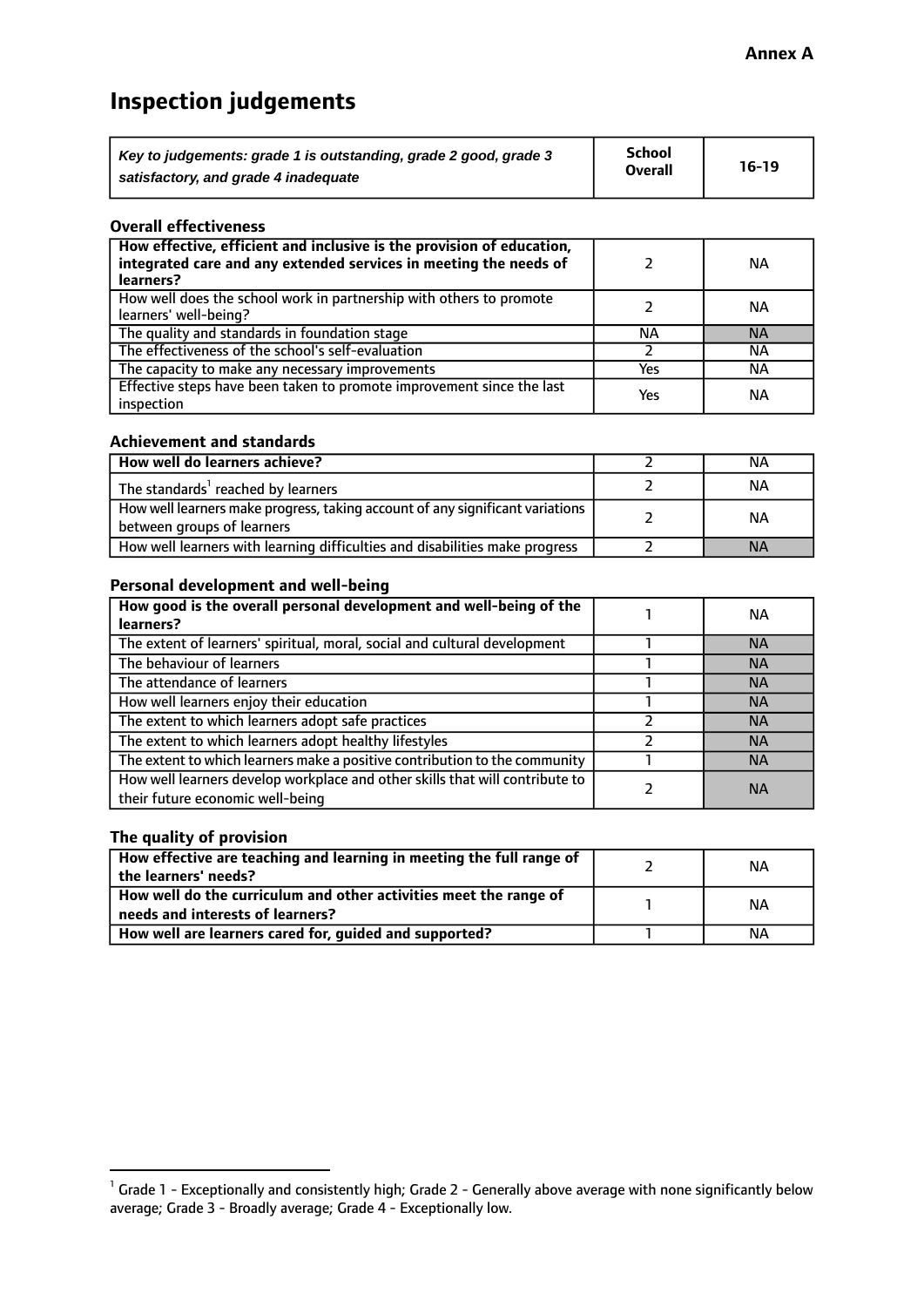# **Leadership and management**

| How effective are leadership and management in raising achievement<br>and supporting all learners?                                              |     | NA.       |
|-------------------------------------------------------------------------------------------------------------------------------------------------|-----|-----------|
| How effectively leaders and managers at all levels set clear direction leading<br>to improvement and promote high quality of care and education |     | <b>NA</b> |
| How effectively performance is monitored, evaluated and improved to meet<br>challenging targets, through quality assurance and self-review      |     | <b>NA</b> |
| How well equality of opportunity is promoted and discrimination tackled so<br>that all learners achieve as well as they can                     |     | <b>NA</b> |
| How effectively and efficiently resources are deployed to achieve value for<br>money                                                            |     | <b>NA</b> |
| The extent to which governors and other supervisory boards discharge their<br>responsibilities                                                  |     | <b>NA</b> |
| The adequacy and suitability of staff to ensure that learners are protected                                                                     | Yes | <b>NA</b> |

| The extent to which schools enable learners to be healthy                                     |            |
|-----------------------------------------------------------------------------------------------|------------|
| Learners are encouraged and enabled to eat and drink healthily                                | Yes        |
| Learners are encouraged and enabled to take regular exercise                                  | Yes        |
| Learners are discouraged from smoking and substance abuse                                     | <b>Yes</b> |
| Learners are educated about sexual health                                                     | <b>Yes</b> |
| The extent to which providers ensure that learners stay safe                                  |            |
| Procedures for safequarding learners meet current government requirements                     | Yes        |
| Risk assessment procedures and related staff training are in place                            | Yes        |
| Action is taken to reduce anti-social behaviour, such as bullying and racism                  | Yes        |
| Learners are taught about key risks and how to deal with them                                 |            |
| The extent to which learners make a positive contribution                                     |            |
| Learners are helped to develop stable, positive relationships                                 | Yes        |
| Learners, individually and collectively, participate in making decisions that affect them     | Yes        |
| Learners are encouraged to initiate, participate in and manage activities in school and the   | <b>Yes</b> |
| wider community                                                                               |            |
| The extent to which schools enable learners to achieve economic well-being                    |            |
| There is provision to promote learners' basic skills                                          | Yes        |
| Learners have opportunities to develop enterprise skills and work in teams                    | Yes        |
| Careers education and guidance is provided to all learners in key stage 3 and 4 and the sixth | <b>Yes</b> |
| form                                                                                          |            |
| Education for all learners aged 14-19 provides an understanding of employment and the         | NА         |
| economy                                                                                       |            |